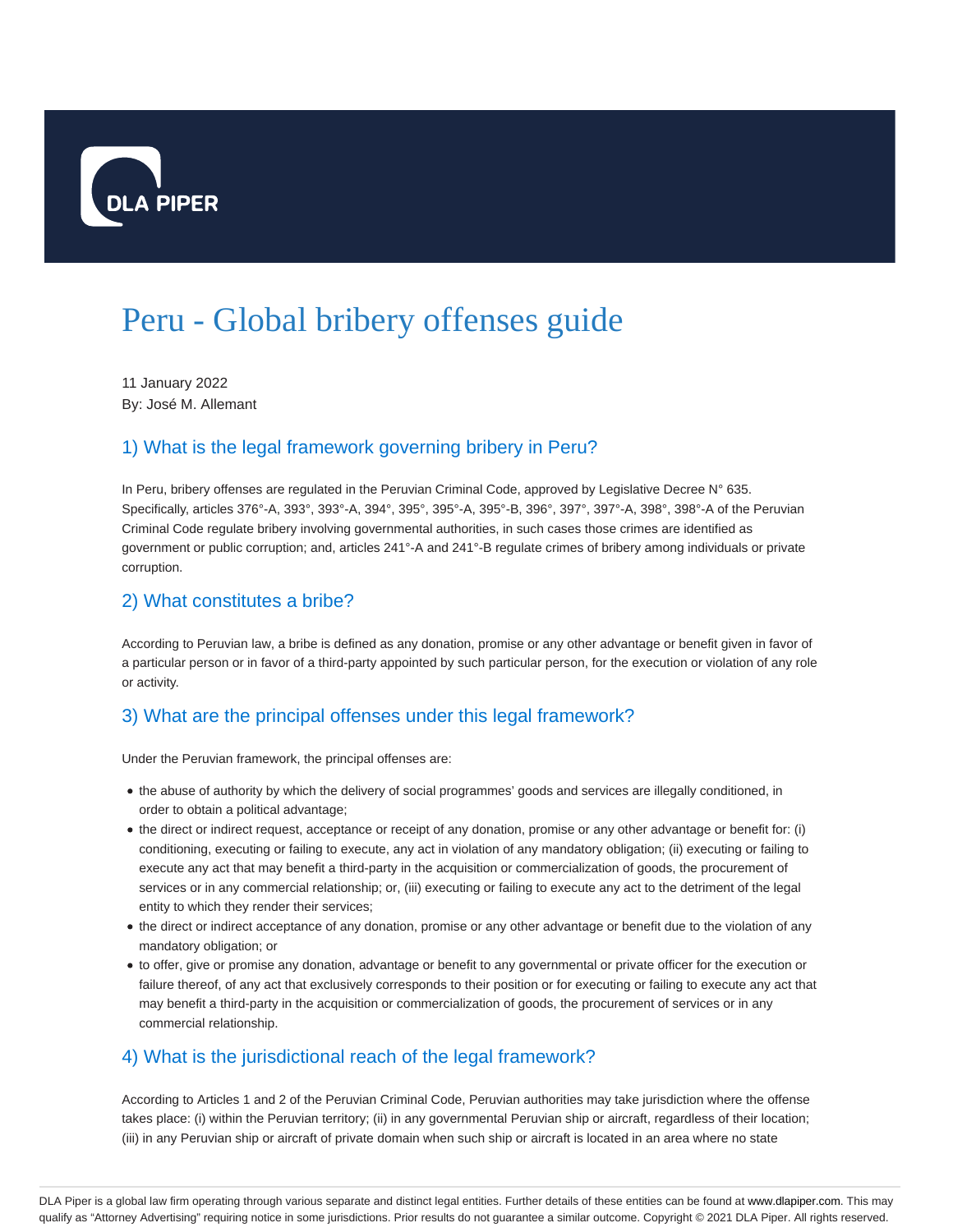exercises sovereignty.

Additionally, Peruvian authorities may take jurisdiction where the offenses are committed abroad if:

- the offender is a Peruvian governmental officer acting within the scope of their governmental position;
- they constitute a risk against public security or tranquility or respond to money laundering offenses, provided that their effects shall cause consequences in Peru;
- they prejudice the Peruvian state, Peruvian national defense, any of the powers of the Peruvian state, the Peruvian constitutional order and/or the Peruvian monetary system;
- they are perpetrated against a Peruvian citizen or by a Peruvian citizen and the offense may give rise to an extradition proceeding under Peruvian law, provided that such offense shall be also punishable in the country where the offense was committed and the offender enters in to the Peruvian territory; or
- Peru is obliged to suppress such offenses in accordance with international treaties.

## 5) Who may be liable for bribery? (public officials, private individuals, legal entities etc.)

In Peru, governmental officials, as well as private individuals, may be liable for bribery.

Additionally, pursuant to article 3 of Law No. 30424 (Law that regulates the Administrative Liability of Legal Entities), legal entities are administratively liable for bribery when the respective crime has been committed in their name or on their behalf and for their direct or indirect benefit, by:

- their legally appointed or in fact managers, legal representatives and/or their corporate bodies, provided they act within the roles that correspond to their respective positions;
- individuals who provide any kind of services to the corresponding legal entity (regardless of their nature, legal regime or their contractual relationship), are subject to the authority and control of the persons mentioned in section a) above and act according to the orders or upon the authorization of the latter; or
- individuals referred to in section b) above, when according to the specific circumstances, due control and surveillance is not exercised by the persons mentioned in section a) above.

#### 6) Can a parent company be liable for its subsidiary's involvement in bribery?

Yes, if the subsidiary commits a bribery offense for obtaining or maintaining businesses or any other advantage in favor of the parent company. Nonetheless, if the bribery act is committed for the exclusive benefit of the subsidiary, without the knowledge of the parent company and such circumstances are proved, the parent company will not be liable.

## 7) Are facilitation payments (i.e. small payments to speed up routine governmental action) considered to be bribes?

Yes, facilitation payments are considered to be bribes according to Peruvian law.

#### 8) Does the Peruvian legal framework restrict political and charitable contributions?

Yes, the Peruvian legal framework does restrict political and charitable contributions.

Law No. 28094 regulates the financing of political parties in Peru, establishing proceedings to be followed for executing contributions in favor of political parties.

Additionally, Law No. 30997 incorporates as offenses:

- the unlawful financing of political organizations; and,
- the falsehood or misrepresentation of information regarding contributions, incomes and expenses of political organizations.

Finally, Law 30424 and its Regulations establish the proceedings to be followed by private companies that intend to execute political contributions, as well as the criminal prevention system (including donations and political contributions policies) that should be implemented by such companies.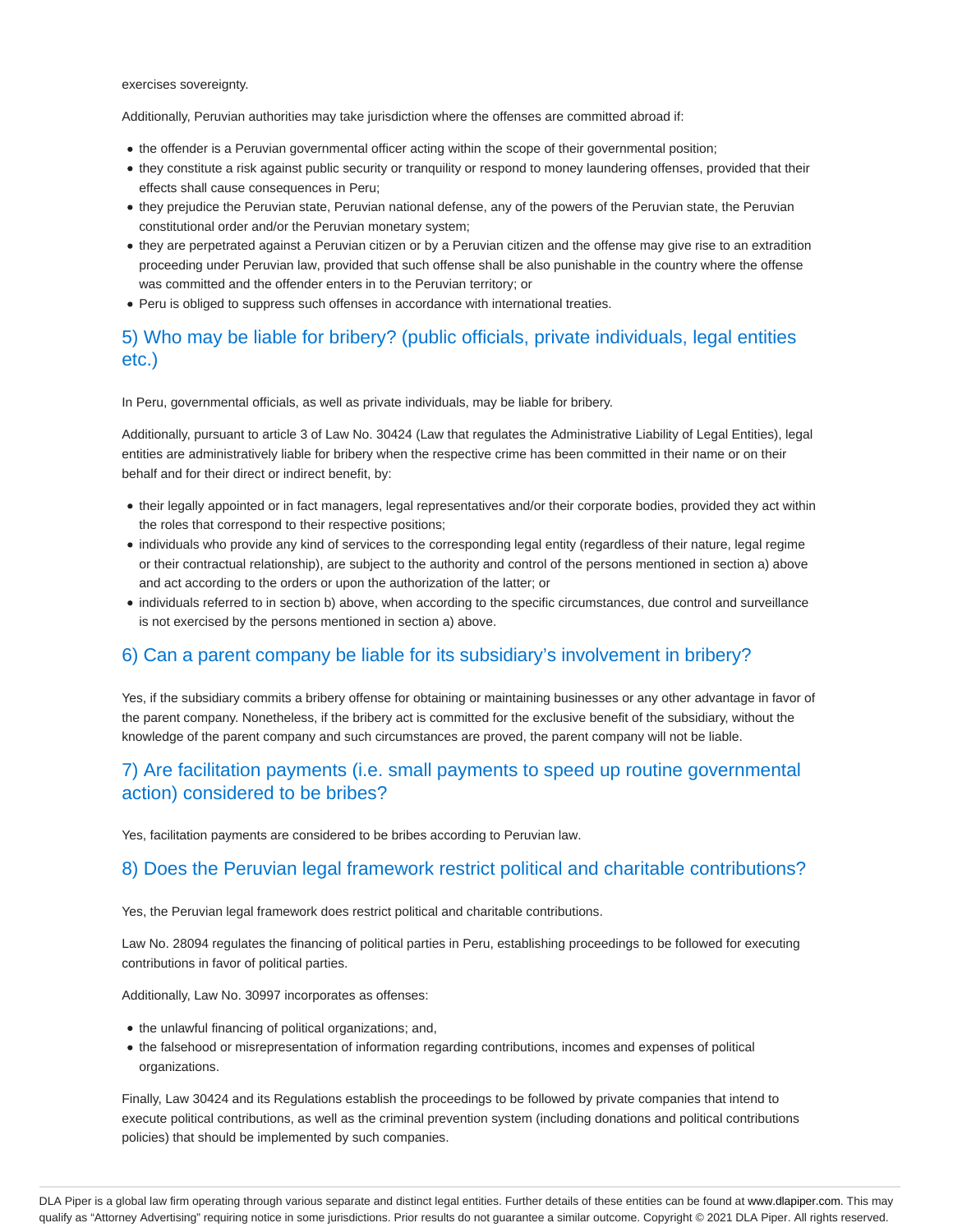## 9) Does the legal framework place restrictions on corporate hospitality?

In Peru, there is no restrictive framework on corporate hospitality. However, the concepts incorporated in criminal definitions such as bribery, facilitation payments, benefits or promises should be taken as a reference. If any of these concepts are linked to corporate hospitality, they will evidently be prohibited.

## 10) Are there any defenses for bribery offenses?

Yes, according to article 17° of Law No. 30424 and its Regulations, if a company implements within its organization (prior to committing a particular crime) a prevention model that duly corresponds to its nature, risks, requirements and characteristics and includes appropriate surveillance and control measures to prevent the commission of bribery offenses or to significantly reduce the occurrence risk, the company may be exempted from liability.

If the implementation of the prevention model is subsequent to committing an offense, such implementation will reduce the applicable consequences.

## 11) What are the key regulatory or enforcement bodies with regard to bribery?

In Peru the key regulatory bodies are: the Contraloría General de la República (the General Comptroller of the Republic), the integrity offices of the all governmental bodies and the internal control offices or internal auditors of the private companies.

The enforcement body is the Ministerio Público (Attorney General).

## 12) What are the legal consequences of being found guilty of bribery offenses?

Individuals may be subject to imprisonment, may be perpetually disqualified to be appointed as a governmental officer and/or obliged to pay fines and/or civil indemnifications.

Legal entities may be obliged to: (i) pay fines of no less than UIT5 nor greater than UIT500 (for the fiscal year of 2019, a UIT amounts to PEN4,200, approximately USD1,255); (ii) close its premises (temporarily or permanently); and/or, (iii) execute its dissolution and liquidation.

## 13) Are deferred prosecution agreements (DPAs) or other similar settlement mechanisms available?

Yes, in Peru an effective collaboration mechanism, applicable to individuals and to legal entities is regulated in articles 472°-481° of the Criminal Procedure Code. According to such mechanism, if a person or an officer of a company that has committed a crime delivers all the truthful information of the crime they have committed or that refers to acts related to the corresponding crime and such information is subsequently verified by the competent prosecutor, the respective person may be exempted from liability; the applicable criminal consequences may be reduced or suspended; or criminal penalties could be modified to administrative penalties.

## Access the full guide

#### Return to Overview page

#### AUTHORS



**José M. Allemant** Partner Lima | T: (511) 616 1200

DLA Piper is a global law firm operating through various separate and distinct legal entities. Further details of these entities can be found at www.dlapiper.com. This may qualify as "Attorney Advertising" requiring notice in some jurisdictions. Prior results do not guarantee a similar outcome. Copyright @ 2021 DLA Piper. All rights reserved.